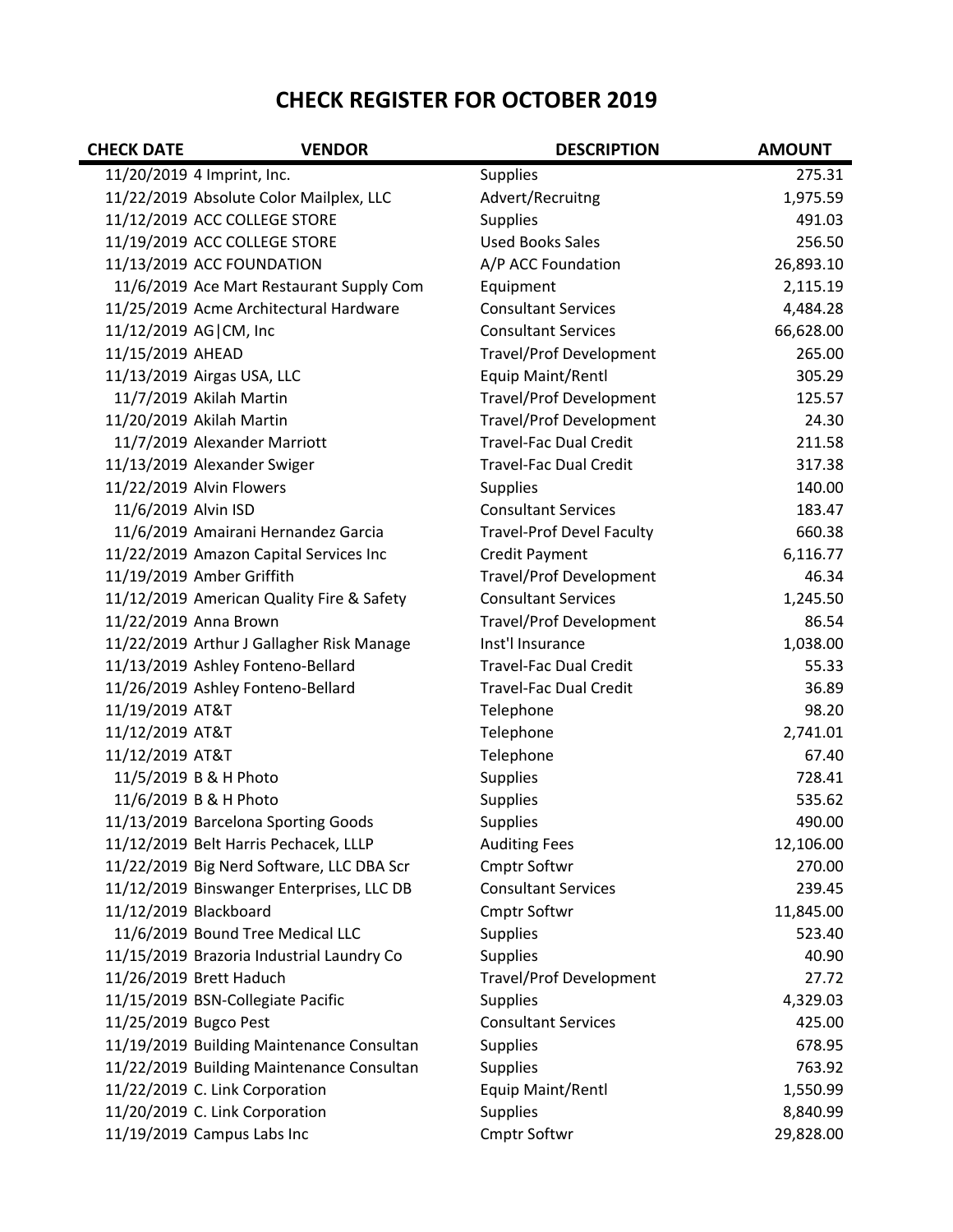| 11/7/2019 Carrier Corporation             | <b>Consultant Services</b>       | 9,000.00  |
|-------------------------------------------|----------------------------------|-----------|
| 11/25/2019 CDWG                           | Equip Maint/Rentl                | 194.74    |
| 11/6/2019 CDWG                            | <b>Operational Expense</b>       | 427.49    |
| 11/7/2019 CDWG                            | <b>Supplies</b>                  | 637.44    |
| 11/19/2019 CDWG                           | <b>Supplies</b>                  | 203.67    |
| 11/20/2019 Center Point Energy            | Gas                              | 1,883.54  |
| 11/20/2019 Center Point Energy            | Gas                              | 21.95     |
| 11/20/2019 Center Point Energy            | Gas                              | 54.32     |
| 11/12/2019 Central Welding Supply Inc.    | <b>Supplies</b>                  | 866.80    |
| 11/15/2019 Central Welding Supply Inc.    | <b>Supplies</b>                  | 1,343.11  |
| 11/19/2019 Central Welding Supply Inc.    | <b>Supplies</b>                  | 377.00    |
| 11/25/2019 Central Welding Supply Inc.    | <b>Supplies</b>                  | 2,109.48  |
| 11/13/2019 Chad Robinson                  | <b>Travel-Fac Dual Credit</b>    | 206.02    |
| 11/19/2019 Charley Bevill                 | <b>Travel/Repetitive Mileage</b> | 141.40    |
| 11/22/2019 Charley Bevill                 | <b>Travel-Prof Devel Faculty</b> | 66.81     |
| 11/19/2019 Charlie's Plumbing Inc         | <b>Consultant Services</b>       | 1,453.06  |
| 11/26/2019 Charlie's Plumbing Inc         | <b>Consultant Services</b>       | 3,078.80  |
| 11/22/2019 Charlie's Plumbing Inc         | <b>Supplies</b>                  | 250.00    |
| 11/20/2019 Chatstaff, LLC                 | Cmptr Softwr                     | 1,997.00  |
| 11/6/2019 Chef Works                      | Miscellaneous                    | 202.40    |
| 11/13/2019 Chris Chance                   | <b>Travel-Fac Dual Credit</b>    | 178.35    |
| 11/5/2019 Christal Albrecht               | <b>Travel/Prof Development</b>   | 220.80    |
| 11/15/2019 Christal Albrecht              | <b>Travel/Prof Development</b>   | 109.23    |
| 11/7/2019 Cindy Dalmolin                  | <b>Travel-Prof Devel Faculty</b> | 90.20     |
| 11/8/2019 Cintas Corporation No 2         | <b>Supplies</b>                  | 45.83     |
| 11/12/2019 Cintas Corporation No 2        | <b>Supplies</b>                  | 376.90    |
| 11/13/2019 Cintas Corporation No 2        | <b>Supplies</b>                  | 45.83     |
| 11/22/2019 Cintas Corporation No 2        | <b>Supplies</b>                  | 45.83     |
| 11/15/2019 Citibank                       | <b>Credit Card Payment</b>       | 52,460.68 |
| 11/6/2019 City of Alvin                   | Supplies                         | 125.00    |
| 11/4/2019 City of Alvin                   | Water/Sewg/Trash                 | 9,904.70  |
| 11/8/2019 Coburn Supply Company Inc       | Supplies                         | 2,653.27  |
| 11/19/2019 Coburn Supply Company Inc      | <b>Supplies</b>                  | 173.00    |
| 11/22/2019 Coburn Supply Company Inc      | <b>Supplies</b>                  | 500.00    |
| 11/22/2019 College Entrance Examination B | Supplies                         | 660.00    |
| 11/26/2019 Comcast Business               | Equip Maint/Rentl                | 2,312.08  |
| 11/6/2019 Community Impact Newspaper      | Advert/Recruitng                 | 1,230.00  |
| 11/15/2019 Competitive Edge Software Llc  | <b>Cmptr Softwr</b>              | 5,408.00  |
| 11/12/2019 Cop Stop                       | <b>Supplies</b>                  | 1,760.00  |
| 11/15/2019 Cop Stop                       | <b>Supplies</b>                  | 285.95    |
| 11/20/2019 Cop Stop                       | <b>Supplies</b>                  | 118.00    |
| 11/7/2019 Cowtown College Softball Class  | <b>Student Travel</b>            | 425.00    |
| 11/22/2019 Cynthia Griffith               | <b>Travel/Prof Development</b>   | 148.00    |
| 11/13/2019 Dameria Boston                 | <b>Travel/Prof Development</b>   | 142.27    |
| 11/7/2019 Daniel Gonzalez, Jr             | <b>Travel Advances</b>           | 57.10     |
| 11/19/2019 Daniel Gonzalez, Jr            | <b>Travel/Prof Development</b>   | 218.66    |
| 11/12/2019 Danielle Thomas                | <b>Travel/Prof Development</b>   | 68.33     |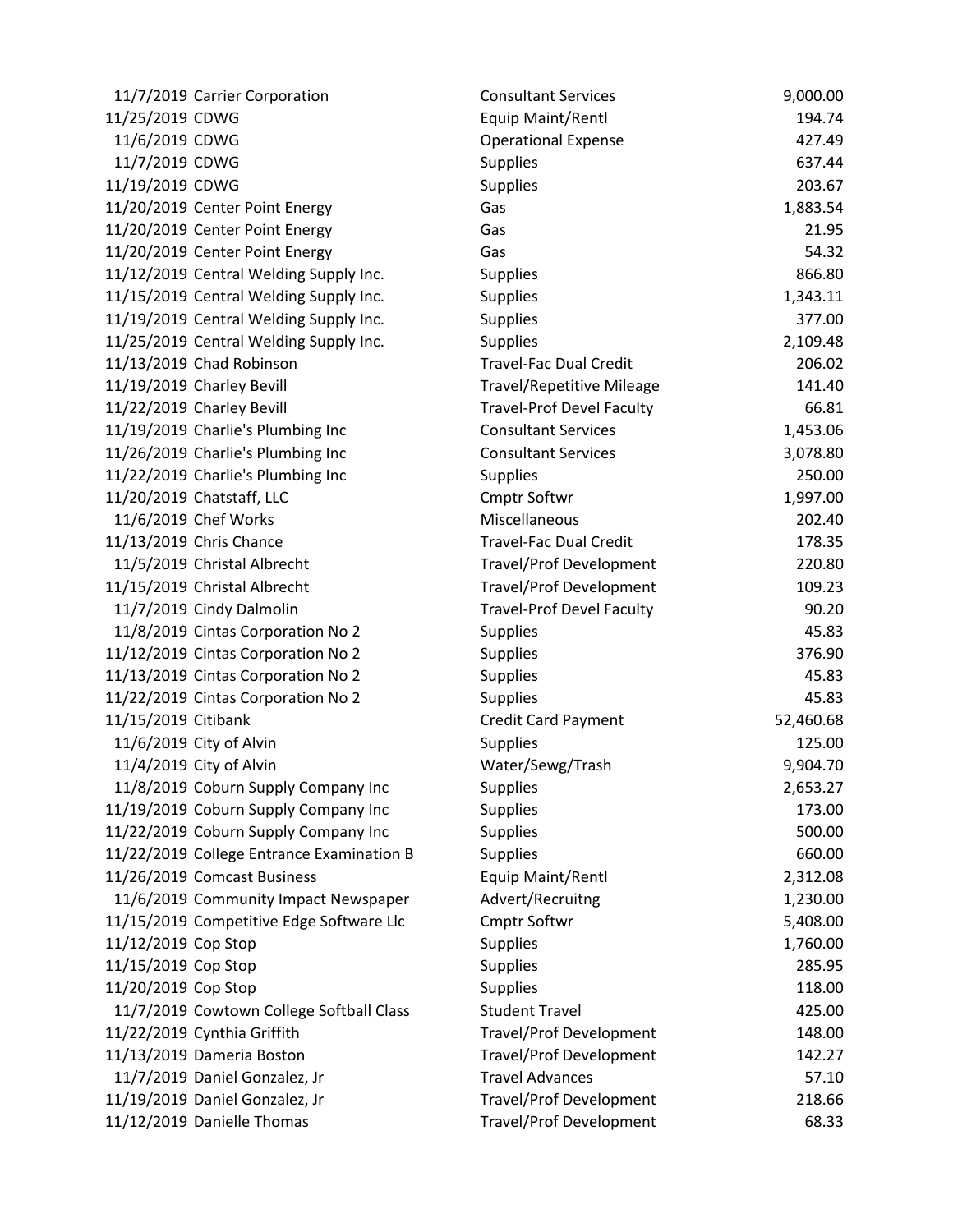|                        | 11/20/2019 Datavox, Inc.                  | Telephone                        | 23,293.40 |
|------------------------|-------------------------------------------|----------------------------------|-----------|
|                        | 11/15/2019 Daveon Gee                     | <b>Travel/Prof Development</b>   | 396.43    |
|                        | 11/7/2019 David W. Westmoreland           | <b>Consultant Services</b>       | 8,211.20  |
|                        | 11/22/2019 dba Area Safe & Lock           | <b>Supplies</b>                  | 13.50     |
|                        | 11/26/2019 dba Area Safe & Lock           | <b>Supplies</b>                  | 227.95    |
|                        | 11/19/2019 Dell Marketing LP              | Comp Hrdwr                       | 8,063.68  |
|                        | 11/20/2019 Dell Marketing LP              | Comp Hrdwr                       | 1,741.10  |
|                        | 11/22/2019 Dell Marketing LP              | <b>Supplies</b>                  | 301.40    |
|                        | 11/20/2019 Desktop Alert Inc.             | Cmptr Softwr                     | 4,995.00  |
|                        | 11/8/2019 Diana L. Stiles                 | <b>Travel Advances</b>           | 631.86    |
|                        | 11/25/2019 Domtar Paper Co., LLC          | <b>Supplies</b>                  | 948.23    |
|                        | 11/12/2019 Earthwise Environmental Inc    | <b>Consultant Services</b>       | 738.00    |
|                        | 11/22/2019 Edmund D. Luquette, III        | <b>Travel-Fac Dual Credit</b>    | 222.72    |
|                        | 11/5/2019 Elizabeth McLane                | <b>Travel-Fac Dual Credit</b>    | 193.95    |
|                        | 11/5/2019 Elizabeth Saucedo               | <b>Travel Advances</b>           | 1,000.00  |
|                        | 11/26/2019 Elizabeth Saucedo              | <b>Travel Advances</b>           | 552.04    |
|                        | 11/8/2019 Elliott Electric Supply Inc     | <b>Supplies</b>                  | 921.77    |
|                        | 11/13/2019 Elliott Electric Supply Inc    | <b>Supplies</b>                  | 292.91    |
|                        | 11/26/2019 Elliott Electric Supply Inc    | <b>Supplies</b>                  | 981.89    |
|                        | 11/22/2019 Ellucian Company LP            | <b>Consultant Services</b>       | 1,278.00  |
|                        | 11/15/2019 Elsevier-Hesi                  | <b>Supplies</b>                  | 2,100.00  |
|                        | 11/13/2019 Evelyn Jammer                  | Travel-TDCJ                      | 241.45    |
|                        | 11/25/2019 Fairway Square Apartments      | <b>Athletic Housing</b>          | 900.00    |
|                        | 11/8/2019 Fastenal Company                | <b>Supplies</b>                  | 128.16    |
|                        | 11/22/2019 Fastenal Company               | <b>Supplies</b>                  | 62.88     |
|                        | 11/8/2019 Fort Bend Battery & Golf Cars   | Equipment                        | 4,095.00  |
|                        | 11/22/2019 Gayland Capps                  | <b>Travel Advances</b>           | 530.04    |
|                        | 11/7/2019 Gordon Food Service dba Glazie  | <b>Supplies</b>                  | 501.87    |
| 11/7/2019 Grainger     |                                           | <b>Supplies</b>                  | 94.26     |
|                        | 11/15/2019 Greater Houston Partnership    | <b>Travel-Prof Devel Faculty</b> | 210.00    |
|                        | 11/7/2019 Harold Wicker                   | <b>Travel/Prof Development</b>   | 252.96    |
|                        | 11/12/2019 Healthcare Providers Service O | <b>Supplies</b>                  | 140.00    |
|                        | 11/7/2019 HEB Credit Receivables-Dept. 3  | Supplies-TDCJ                    | 182.23    |
|                        | 11/13/2019 Helton Enterprises LLC         | ANSA Club-Alvin Nurs Stdnt Asn   | 659.50    |
|                        | 11/25/2019 Hillcrest Village Apartments   | <b>Athletic Housing</b>          | 600.00    |
|                        | 11/6/2019 Holly Williams                  | <b>Travel/Prof Development</b>   | 685.00    |
|                        | 11/15/2019 Holly Williams                 | <b>Travel/Prof Development</b>   | 237.73    |
|                        | 11/8/2019 Home Depot                      | <b>Supplies</b>                  | 1,756.42  |
|                        | 11/20/2019 Hughes Vocuum Truck Service, I | <b>Consultant Services</b>       | 195.00    |
|                        | 11/25/2019 Huntington Oaks Apartments     | Athletics - Baseball             | 300.00    |
| 11/19/2019 Ian Baldwin |                                           | <b>Travel-Honors Prog</b>        | 1,114.28  |
|                        | 11/12/2019 Information Management Servics | Equipment                        | 1,222.15  |
|                        | 11/12/2019 Irene P. Robinson              | <b>Travel/Prof Development</b>   | 80.33     |
|                        | 11/6/2019 Iron Mountain Inc               | Shredding                        | 814.54    |
|                        | 11/6/2019 J & J Tours and Charters        | <b>Consultant Services</b>       | 1,075.00  |
| 11/15/2019 Jade Borne  |                                           | <b>Travel/Prof Development</b>   | 150.66    |
|                        | 11/5/2019 JD Palatine, LLC                | Personnel Actions/Other          | 82.35     |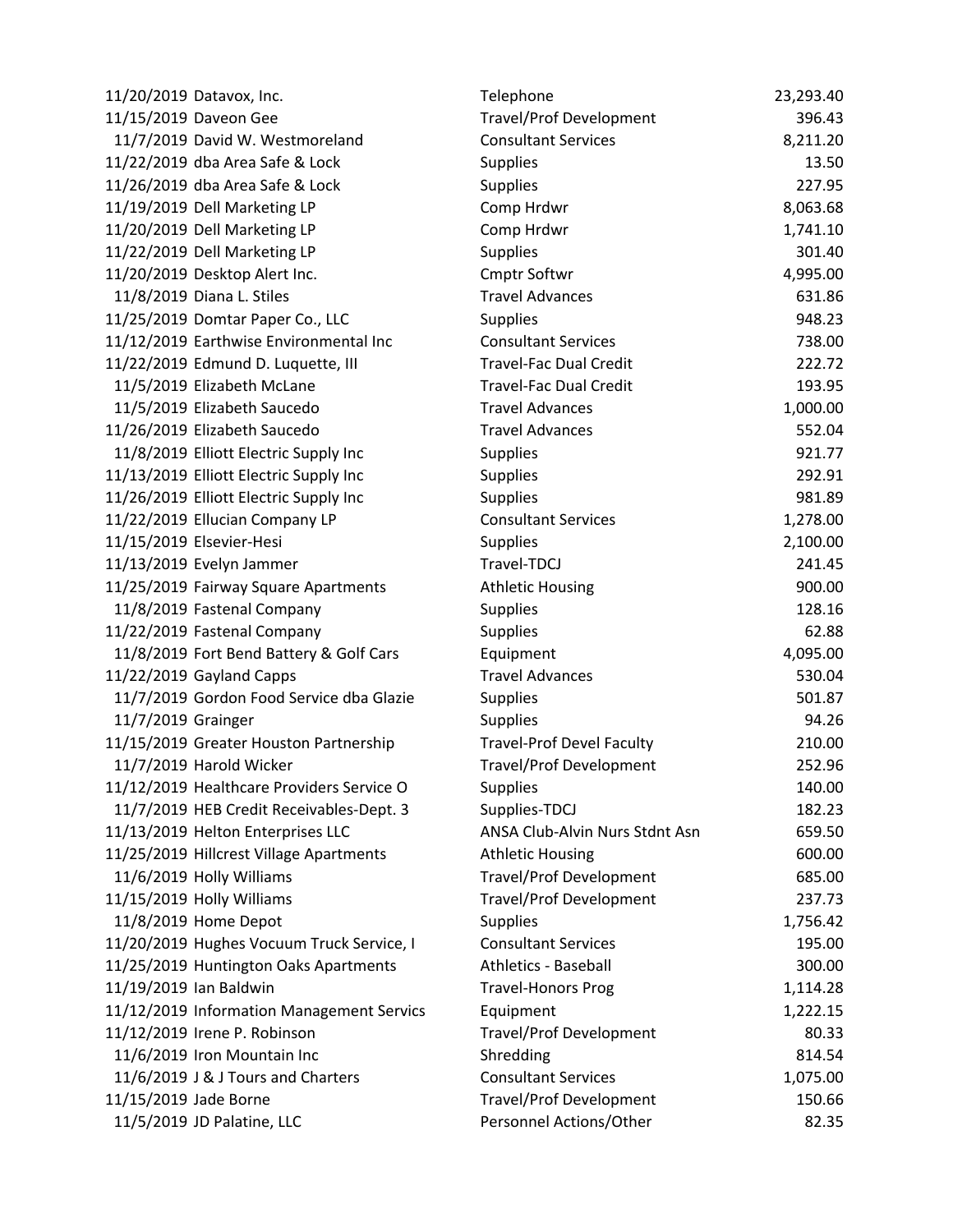|                        | 11/15/2019 Jeffrey Parks                  | <b>Travel/Prof Development</b>   | 175.48    |
|------------------------|-------------------------------------------|----------------------------------|-----------|
|                        | 11/20/2019 Jennifer Graves                | <b>Travel-Prof Devel Faculty</b> | 80.96     |
| 11/15/2019 Joe Machol  |                                           | <b>Consultant Services</b>       | 120.00    |
|                        | 11/5/2019 Joel Garcia                     | <b>Travel Advances</b>           | 0.82      |
|                        | 11/13/2019 Joe's Barbeque Co              | <b>Supplies</b>                  | 239.00    |
|                        | 11/15/2019 Joe's Barbeque Co              | Supplies                         | 181.40    |
|                        | 11/15/2019 Joe's Barbeque Co              | Supplies                         | 298.50    |
|                        | 11/22/2019 Joe's Barbeque Co              | <b>Supplies</b>                  | 294.14    |
|                        | 11/15/2019 John Douglas Howe              | <b>Consultant Services</b>       | 150.00    |
| 11/15/2019 John Rasco  |                                           | <b>Consultant Services</b>       | 120.00    |
|                        | 11/22/2019 John Tompkins                  | <b>Travel Advances</b>           | 630.00    |
|                        | 11/6/2019 Journey Ed.Com Inc              | <b>Cmptr Softwr</b>              | 21,580.00 |
| 11/22/2019 JRC-DMS     |                                           | <b>Supplies</b>                  | 1,400.00  |
|                        | 11/7/2019 JSJD Media LLC                  | Advert/Recruitng                 | 2,033.33  |
|                        | 11/26/2019 Justin Morgan                  | <b>Travel/Repetitive Mileage</b> | 266.23    |
|                        | 11/19/2019 Kathryn Lumpkin                | <b>Travel/Prof Development</b>   | 43.50     |
|                        | 11/5/2019 Keith Vyvial                    | <b>Travel Advances</b>           | 65.32     |
|                        | 11/26/2019 Kelly Klimpt                   | <b>Travel/Prof Development</b>   | 270.20    |
|                        | 11/25/2019 Kenton Apartments              | <b>Athletics - Baseball</b>      | 600.00    |
|                        | 11/25/2019 Kenton Apartments              | Athletics - Baseball             | 1,200.00  |
|                        | 11/19/2019 Kirstin Whitmire               | <b>Travel/Prof Development</b>   | 35.26     |
|                        | 11/6/2019 Konica Minolta                  | Equip Maint/Rentl                | 507.01    |
|                        | 11/13/2019 Kristina Etheridge             | <b>Travel/Repetitive Mileage</b> | 43.73     |
|                        | 11/7/2019 Laura L. Pool                   | <b>Travel Advances</b>           | 10.00     |
| 11/13/2019 Laura Tapp  |                                           | <b>Travel-Fac Dual Credit</b>    | 159.85    |
|                        | 11/7/2019 Lee Oil Company                 | Fuel                             | 1,874.66  |
|                        | 11/19/2019 Leigh Ann Moore                | <b>Travel-Prof Devel Faculty</b> | 639.46    |
| 11/20/2019 Leigh Davis |                                           | <b>Travel/Prof Development</b>   | 991.53    |
|                        | 11/12/2019 LexisNexis Risk Data Managemen | <b>Supplies</b>                  | 179.68    |
|                        | 11/15/2019 Lisa Akheituame                | Travel-TDCJ                      | 122.96    |
|                        | 11/25/2019 Luber Bros Inc                 | <b>Supplies</b>                  | 4,350.00  |
|                        | 11/20/2019 Magna Publications Inc         | <b>Supplies</b>                  | 2,322.72  |
|                        | 11/19/2019 Mainstage Theatrical Supply, I | <b>Consultant Services</b>       | 2,265.70  |
|                        | 11/5/2019 Marby McKinney                  | <b>Travel Advances</b>           | 634.00    |
|                        | 11/26/2019 Marby McKinney                 | <b>Travel Advances</b>           | 90.59     |
|                        | 11/15/2019 Mary A. Jove                   | <b>Travel Advances</b>           | 222.00    |
|                        | 11/12/2019 Mary Vlahovich                 | <b>Travel/Prof Development</b>   | 19.49     |
|                        | 11/19/2019 Mary Vlahovich                 | <b>Travel/Prof Development</b>   | 53.94     |
|                        | 11/20/2019 Maury Salinger                 | <b>Supplies</b>                  | 35.00     |
|                        | 11/6/2019 Mckesson Medical-Surgical Gove  | <b>Supplies</b>                  | 154.52    |
|                        | 11/22/2019 Mckesson Medical-Surgical Gove | <b>Supplies</b>                  | 361.68    |
|                        | 11/25/2019 Meadow Park Apartments         | <b>Athletic Housing</b>          | 1,200.00  |
|                        | 11/25/2019 Meadow Park Apartments         | <b>Athletic Housing</b>          | 1,200.00  |
|                        | 11/25/2019 Meadow Park Apartments         | <b>Athletics - Baseball</b>      | 1,200.00  |
|                        | 11/25/2019 Meadow Park Apartments         | <b>Athletics - Baseball</b>      | 900.00    |
|                        | 11/12/2019 Med-Tech & Design Associates I | Equip Maint/Rentl                | 260.00    |
|                        | 11/26/2019 Melinda Laurence               | <b>Travel/Prof Development</b>   | 21.46     |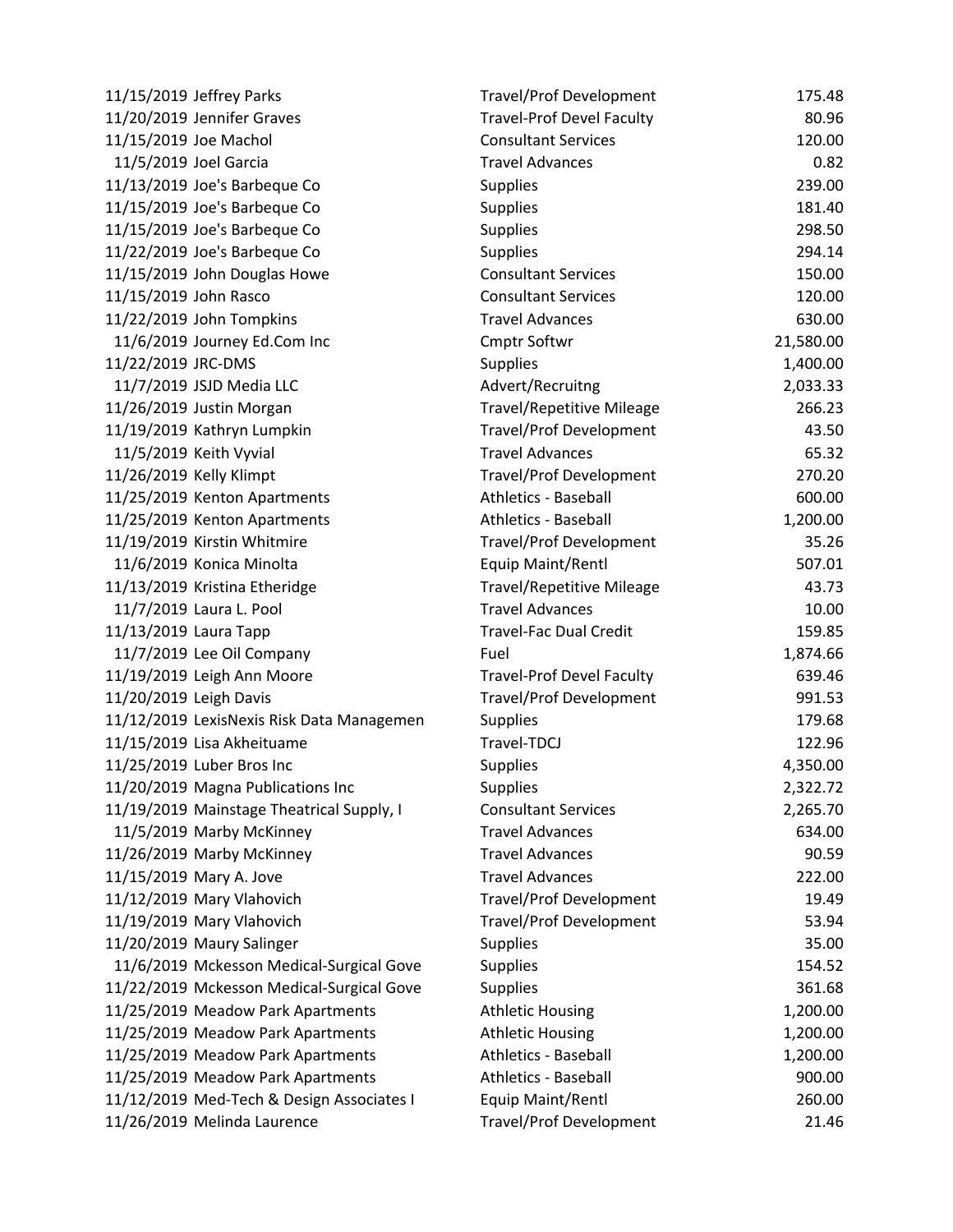|                   | 11/26/2019 Melinda Wallace                | <b>Travel Advances</b>           | 9.79      |
|-------------------|-------------------------------------------|----------------------------------|-----------|
|                   | 11/12/2019 Melissa Reeves                 | <b>Travel/Prof Development</b>   | 68.33     |
|                   | 11/22/2019 Memorial Hermann Medical Group | <b>Supplies</b>                  | 100.00    |
|                   | 11/19/2019 Metal Mart                     | <b>Supplies</b>                  | 395.53    |
|                   | 11/22/2019 Metal Mart                     | <b>Supplies</b>                  | 920.86    |
|                   | 11/13/2019 Micronet Technology, Inc.      | <b>Consultant Services</b>       | 225.00    |
|                   | 11/13/2019 Mr. William C. Lewis           | <b>Travel/Prof Development</b>   | 531.63    |
|                   | 11/22/2019 Ms. Beatrice B. Hugetz         | <b>Travel-Prof Devel Faculty</b> | 676.78    |
|                   | 11/19/2019 Ms. Jennifer Hopkins           | <b>Travel-Prof Devel Faculty</b> | 1,890.01  |
|                   | 11/13/2019 Ms. Robin Harbour              | <b>Travel-Fac Dual Credit</b>    | 229.22    |
|                   | 11/13/2019 Ms. Sara N. Bouse              | Travel-TDCJ                      | 207.87    |
|                   | 11/19/2019 Mvap Medical Supplies Inc      | <b>Supplies</b>                  | 630.60    |
|                   | 11/15/2019 NACEP, Inc.                    | <b>Supplies</b>                  | 560.00    |
|                   | 11/20/2019 Nadia Nazarenko                | <b>Travel/Prof Development</b>   | 405.00    |
|                   | 11/5/2019 National Business Furniture     | <b>Supplies</b>                  | 291.00    |
| 11/22/2019 NRAEF  |                                           | Supplies-TDCJ                    | 515.53    |
|                   | 11/12/2019 Office Depot Business Services | <b>Credit Payment</b>            | 7,868.06  |
|                   | 11/22/2019 Olmsted-Kirk Company of Housto | <b>Supplies</b>                  | 1,991.06  |
|                   | 11/22/2019 One Stop Tents & Events        | A/R- ACC Foundation              | 171.60    |
|                   | 11/15/2019 Oracle America Inc             | <b>Cmptr Softwr</b>              | 100.00    |
|                   | 11/7/2019 O'Reilly Auto Parts             | <b>Supplies</b>                  | 1,123.04  |
|                   | 11/15/2019 O'Reilly Auto Parts            | <b>Supplies</b>                  | 110.54    |
|                   | 11/19/2019 O'Reilly Auto Parts            | <b>Supplies</b>                  | 77.39     |
|                   | 11/22/2019 O'Reilly Auto Parts            | <b>Supplies</b>                  | 331.05    |
|                   | 11/6/2019 Packaging Works, LLC            | <b>Supplies</b>                  | 646.26    |
|                   | 11/13/2019 Pamelyn Shefman                | <b>Travel/Prof Development</b>   | 125.94    |
|                   | 11/22/2019 PartnerShip, LLC               | Freight                          | 1,791.42  |
|                   | 11/26/2019 Paula S. Guidry                | <b>Consultant Services</b>       | 600.00    |
| 11/6/2019 Pegasus |                                           | <b>Supplies</b>                  | 195.00    |
|                   | 11/7/2019 Perma-Bound Books               | Supplies-TDCJ                    | 2,099.00  |
|                   | 11/22/2019 Pinnacle Medical Management    | <b>Consultant Services</b>       | 60.00     |
|                   | 11/6/2019 Pocket Nurse Enterprises        | ANSA Club-Alvin Nurs Stdnt Asn   | 217.04    |
|                   | 11/12/2019 Pollock Paper Distributors     | <b>Supplies</b>                  | 3,813.67  |
|                   | 11/19/2019 Pollock Paper Distributors     | <b>Supplies</b>                  | 186.21    |
|                   | 11/25/2019 Pollock Paper Distributors     | <b>Supplies</b>                  | 78.51     |
|                   | 11/8/2019 Precision Delta Corp            | <b>Supplies</b>                  | 1,125.00  |
|                   | 11/8/2019 Premier Home + Hardware + Lumb  | <b>Supplies</b>                  | 20.25     |
|                   | 11/19/2019 Premier Home + Hardware + Lumb | <b>Supplies</b>                  | 95.26     |
|                   | 11/25/2019 Premier Home + Hardware + Lumb | <b>Supplies</b>                  | 79.99     |
|                   | 11/15/2019 Productivity Center, Inc.      | <b>Supplies</b>                  | 960.00    |
|                   | 11/20/2019 Proenergy Partners Lp          | Gas                              | 5,471.53  |
|                   | 11/22/2019 Promaxima                      | <b>Supplies</b>                  | 759.42    |
|                   | 11/12/2019 Quality At Bats                | <b>Supplies</b>                  | 1,000.00  |
|                   | 11/8/2019 Rebecca McClain                 | <b>Travel Advances</b>           | 397.00    |
|                   | 11/22/2019 Respironics, Inc.              | Equip Maint/Rentl                | 60.00     |
|                   | 11/13/2019 Robert Ferrilli LLC            | <b>Consultant Services</b>       | 11,421.54 |
|                   | 11/7/2019 Roger Bell                      | <b>Travel Advances</b>           | 464.74    |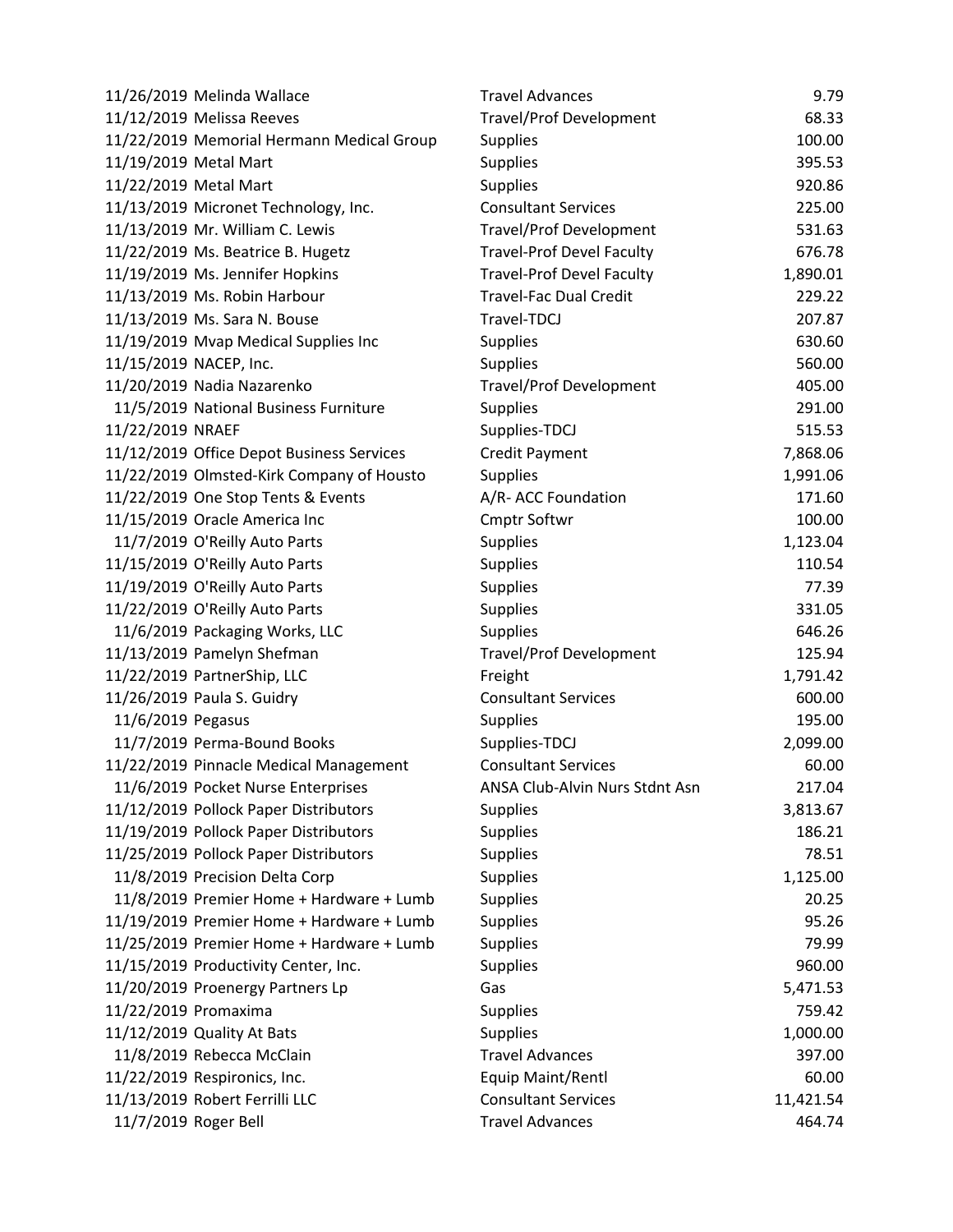|                        | 11/15/2019 Ronny Phillips                 | <b>Travel-Prof Devel Faculty</b> | 536.80    |
|------------------------|-------------------------------------------|----------------------------------|-----------|
|                        | 11/26/2019 Royal Recognition, Inc.        | Public Info                      | 80.04     |
|                        | 11/20/2019 Sarah Currie                   | <b>Travel/Prof Development</b>   | 772.34    |
|                        | 11/26/2019 Saul Olivares                  | <b>Travel-Fac Dual Credit</b>    | 127.25    |
|                        | 11/6/2019 Screenvision                    | Advert/Recruitng                 | 832.00    |
|                        | 11/15/2019 Shannon Graham                 | <b>Travel Advances</b>           | 988.00    |
|                        | 11/15/2019 Shannon Graham                 | <b>Travel/Repetitive Mileage</b> | 57.59     |
|                        | 11/12/2019 Sharmeal Archie                | <b>Travel Advances</b>           | 10.00     |
|                        | 11/26/2019 Sookin Park                    | <b>Travel-Fac Dual Credit</b>    | 81.43     |
|                        | 11/19/2019 Southern Global Safety Service | <b>Consultant Services</b>       | 1,700.00  |
| 11/19/2019 Sparkletts  |                                           | <b>Credit Payment</b>            | 358.39    |
| 11/15/2019 Spok, Inc.  |                                           | <b>Consultant Services</b>       | 203.14    |
|                        | 11/13/2019 Stacy Ebert                    | <b>Travel/Prof Development</b>   | 25.75     |
|                        | 11/7/2019 Stagelight                      | <b>Supplies</b>                  | 1,151.13  |
|                        | 11/6/2019 Stanton's Shopping Center       | <b>Supplies</b>                  | 1,536.00  |
|                        | 11/25/2019 Steeplechase Apartments        | <b>Athletics - Baseball</b>      | 300.00    |
|                        | 11/19/2019 Steven Bolting                 | Travel-TDCJ                      | 111.66    |
|                        | 11/7/2019 Sunbelt Rentals                 | Fuel                             | 115.50    |
|                        | 11/13/2019 Suretec Insurance Company      | Inst'l Insurance                 | 50.00     |
|                        | 11/26/2019 Tana Burton                    | <b>Travel/Repetitive Mileage</b> | 204.62    |
|                        | 11/19/2019 Taz Industrial Fluids Disposal | <b>Supplies</b>                  | 134.21    |
|                        | 11/8/2019 Technical Laboratory Systems,   | <b>Supplies</b>                  | 1,050.00  |
|                        | 11/20/2019 Testout Corporation            | New Books                        | 554.70    |
|                        | 11/13/2019 Texas Association of           | Advert/Recruitng                 | 350.00    |
|                        | 11/26/2019 Texas Association of School Bo | <b>Association Fees</b>          | 500.00    |
|                        | 11/22/2019 Texas Association of School Bo | <b>Supplies</b>                  | 114.84    |
|                        | 11/20/2019 Texas Intercollegiate Press As | Supplies                         | 90.00     |
|                        | 11/7/2019 Textron, Inc dba E-Z-Go         | Equipment                        | 10,891.60 |
|                        | 11/15/2019 The Kroger Company             | <b>Supplies</b>                  | 2,867.13  |
| 11/26/2019 Thirty Lacy |                                           | <b>Travel Advances</b>           | 76.59     |
|                        | 11/7/2019 Thomas Bus Gulf Coast GP, Inc.  | <b>Consultant Services</b>       | 2,757.01  |
|                        | 11/15/2019 Timothy J Reynolds             | Travel-Prof Devel Faculty        | 277.55    |
|                        | 11/26/2019 Tori McTaggart                 | <b>Travel Advances</b>           | 76.59     |
|                        | 11/22/2019 Tradebe Treatment and Recyclin | <b>Consultant Services</b>       | 4,652.73  |
|                        | 11/8/2019 Transtar A/C Supply Inc.        | <b>Supplies</b>                  | 28.32     |
| 11/15/2019 Travis Hill |                                           | <b>Travel Advances</b>           | 1,299.00  |
|                        | 11/14/2019 TXU Energy                     | Electricity                      | 64,497.92 |
|                        | 11/12/2019 U S Postal Service (Postage by | Postage                          | 235.00    |
|                        | 11/13/2019 U S Postal Service (Postage by | Postage                          | 8,000.00  |
| 11/6/2019 Uline        |                                           | <b>Supplies</b>                  | 279.00    |
| 11/26/2019 Uline       |                                           | <b>Supplies</b>                  | 263.74    |
|                        | 11/15/2019 Universe Technical Translation | <b>Consultant Services</b>       | 2,661.75  |
| 11/19/2019 UPS         |                                           | Freight                          | 398.76    |
|                        | 11/7/2019 US Bank Voyager Fleet Systems   | Fuel                             | 1,488.05  |
|                        | 11/26/2019 Vertical Transportation Servic | <b>Consultant Services</b>       | 618.00    |
|                        | 11/8/2019 Victor N. Hirsch                | <b>Consultant Services</b>       | 150.00    |
|                        | 11/5/2019 VWR International LLC           | <b>Supplies</b>                  | 866.16    |